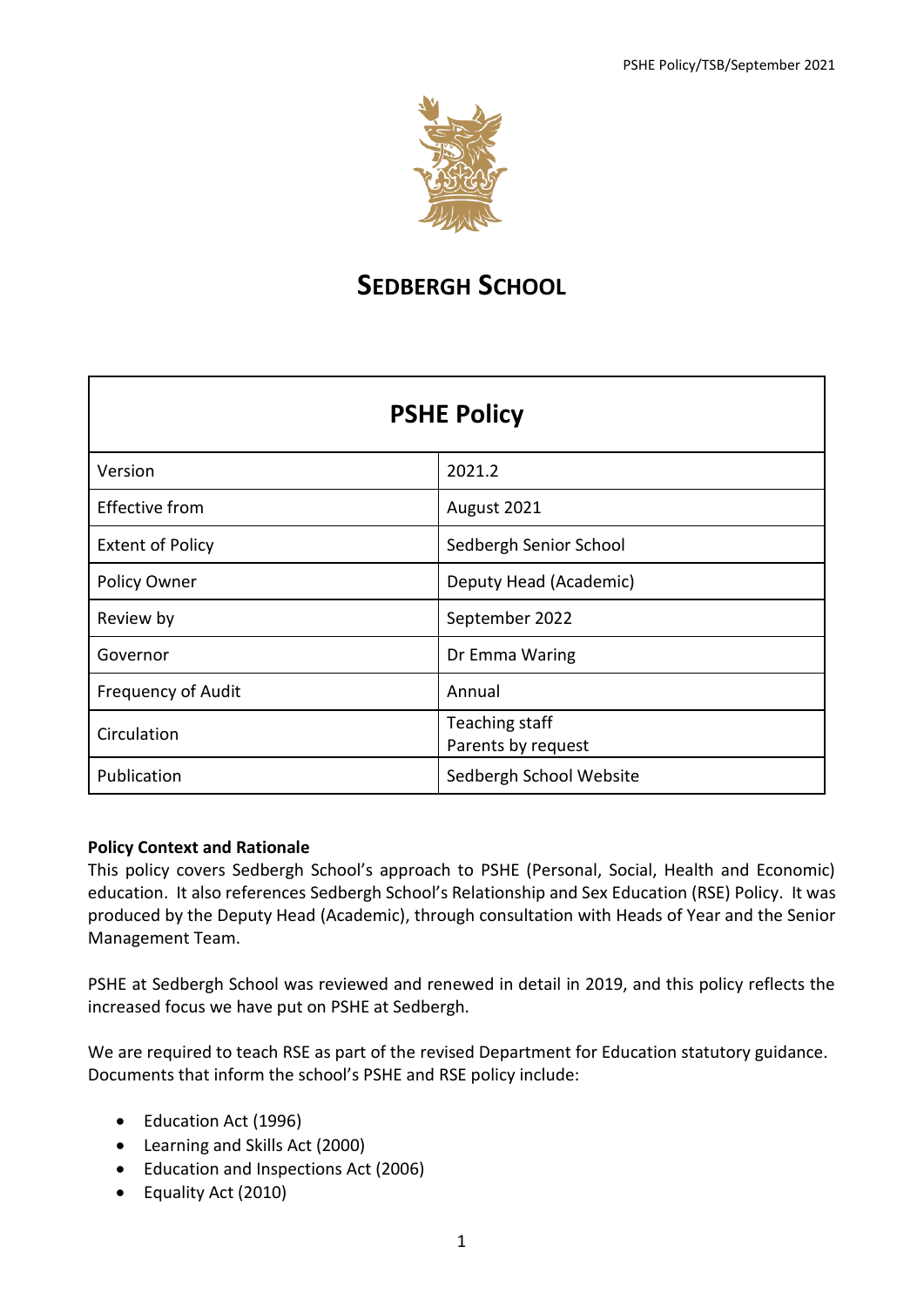- Supplementary Guidance SRE for the 21st century (2014)
- Keeping children safe in education Statutory safeguarding guidance (2019)
- Children and Social Work Act (2017)
- Relationships Education, Relationships and Sex Education (RSE) and Health Education, Draft Statutory Guidance (2019)

Parents and carers will be informed about the policy through yearly communication from the Headmaster. The policy is available to parents and carers through the Sedbergh School website. If you require this policy in any other format, please contact [hm@sedberghschool.org.](mailto:hm@sedberghschool.org)

## **Policy Aims and Objectives**

This policy is informed by Sedbergh's mission statement, which is to nurture each Sedberghian so that they realise their full potential in a unique and rigorous environment of excellence, characterized by committed endeavour, moral purpose and integrity of contribution.

## **Creating a safe and supportive learning environment**

Because PSHE education works within pupils' real life experiences, it is essential to establish a safe learning environment.

PSHE is predominantly delivered by tutors in small groups in single year group and single gender groups (as dictated by the tutoring structure at Sedbergh). This enables clear ground rules to be established to ensure a safe learning environment. Occasionally, where appropriate, whole year groups, or the whole school may be involved in the delivery of particular topics, and, again, these are designed to ensure a safe learning environment, delivered by experts in their field.

In the course of PSHE education lessons, pupils may indicate in some way that they are vulnerable or 'at risk'. There are clear links here with the school's safeguarding / child protection policy, and all staff therefore have the clarity about what is required in such circumstances.

## **Entitlement and equality of opportunity**

We promote the needs and interests of all pupils, irrespective of gender, culture, ability or personal circumstance by taking these differences into account, and adjusting lessons and delivery where necessary to enable all pupils to access the learning. We expect our pupils to consider others' needs by addressing these issues directly and appropriately in PSHE lessons, ensuring equality for all.

Full PSHE education provision is accessible to every pupil, although parents have a right to withdraw their children from those parts of Relationships and Sex Education not within the national curriculum science programmes of study.

We recognise the right for all pupils to have access to PSHE education learning which meets their needs through working closely with the Learning Support department where necessary.

#### **Intended Outcomes**

Our PSHE programme has the following intended outcomes:

- To help pupils recognise their worth;
- To develop pupils' recognition of the importance of British values with regard to democracy, the rule of law and tolerance ;
- To develop each pupil's ability to economic wellbeing;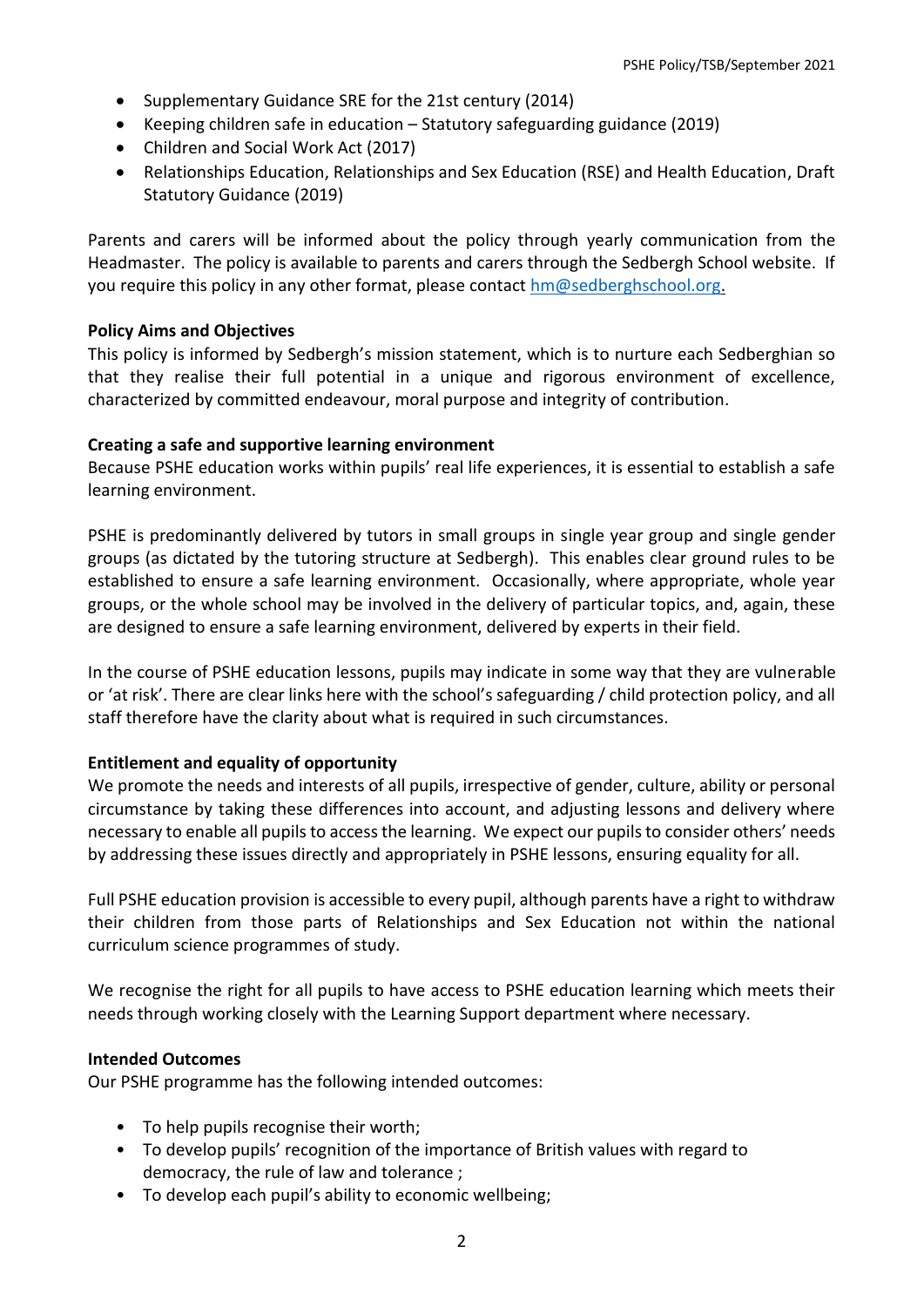- To develop each pupil's capacity for leading a fulfilling, responsible life as a member of a caring and thinking society;
- To provide opportunities for the spiritual, moral, social and cultural development of each pupil;
- To promote a happy and healthy School community, reflecting the ethos of the School.

Active engagement in learning, rather than passively receiving information, is most effective in teaching PSHE education. Pupils will have opportunities to consider and clarify their values and beliefs, and to rehearse and develop enquiry and interpersonal skills.

This policy ensures they will receive a comprehensive, balanced and relevant body of factual information to inform their present and future choices.

#### **Teaching and Learning**

## Principles and Methodology

PSHE education needs to consider pupils' starting points. Pupils will bring differing levels of knowledge and understanding to any issue explored through PSHE education. Often this prior learning is more complex than we might assume. Where possible, any new topic in PSHE education should start by determining pupils' prior knowledge. (This will also enable teachers to make more effective judgements about pupils' development and progression in learning).

Research shows that attempts to scare or shock young people into making a healthy choice rarely work, and can indeed 'backfire' by inadvertently creating excitement, curiosity or even status among pupils who accept the risk. This does not mean that potential consequences of the lifestyle choice should not be made clear, but balance is important. For example, young people frequently overestimate how often their peers take part in risky behaviours and feel that they are the 'odd ones out' if they don't do the same. It is important that they are reassured that the majority of young people actually make positive, healthy lifestyle choices.

It is important that pupils are helped to make connections between the learning they receive in PSHE education and their current and future 'real life' experiences. The skill of critical reflection is therefore at the heart of assessment for learning in PSHE education.

#### Planning and Timetabling

PSHE at Sedbergh School builds on the programme of study at Casterton, Sedbergh Prep School, but it also is planned so that pupils from a range of backgrounds have a good grounding of all aspects of our PSHE curriculum.

At Sedbergh, PSHE is taught as a 'spiral programme'. This means we have organised learning into a series of recurring themes, each lasting a term, which pupils experience every year. At each encounter, the level of demand increases and learning is progressively deepened. This approach avoids PSHE education becoming a string of 'topics' or disconnected 'issues'.

Relationship and Sex Education is primarily taught in the Michaelmas Term in every year group. This includes age-relevant lessons involving types of relationships, sex and consent, contraception, unhealth relationships and abuse, managing relationships and the impact of separation / divorce, bullying and harassment, sexuality and gender, unintended pregnancies, assault / rape, aggression and de-escalation, honour-based violence, female genital mutilation and forced marriage.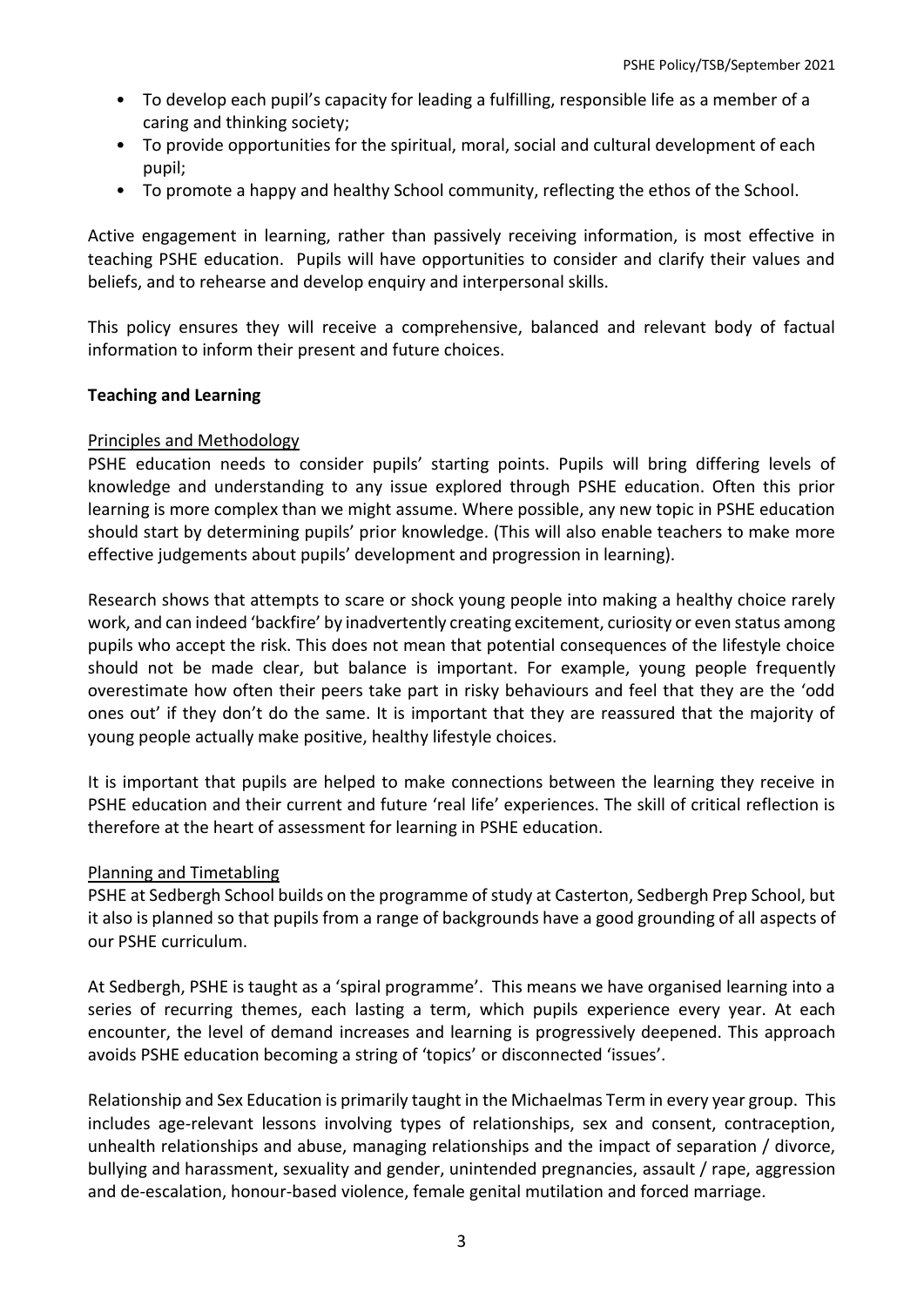The Lent Term theme is "Living in the Wider World", and develops thinking about equality and discrimination, human rights, careers advice (through our Xello online platform), skills and employability, CV writing, safer internet, social media, money and financial services, travel in the UK and abroad, and planning a Gap year.

Finally in the Summer Term, we focus on 'Health and wellbeing', which offers a context for developing the key concept of 'a healthy lifestyle' and the key skills of 'critical reflection', 'decisionmaking' and 'managing risk'. The context might be healthy and balanced eating in Year 9, and body image and eating disorders in Year 10 through which the key concepts are expanded and the key transferable skills rehearsed and developed.

PSHE lessons take place every week in a half-hour lesson before Period 1 on Saturdays, taught by pupils' tutors. Class sizes are generally small (6-14 predominantly) and are single-sex. However, some topics can be taught by combining tutor groups, so there is a mix of genders in each class. On occasions, whole year groups or the whole school may have PSHE sessions delivered by an outside speaker or organization. Our provision is further enriched by material covered in Assemblies or through sessions timetabled outside the normal PSHE periods.

Below is a summary of the topics taught in each year group throughout the academic year.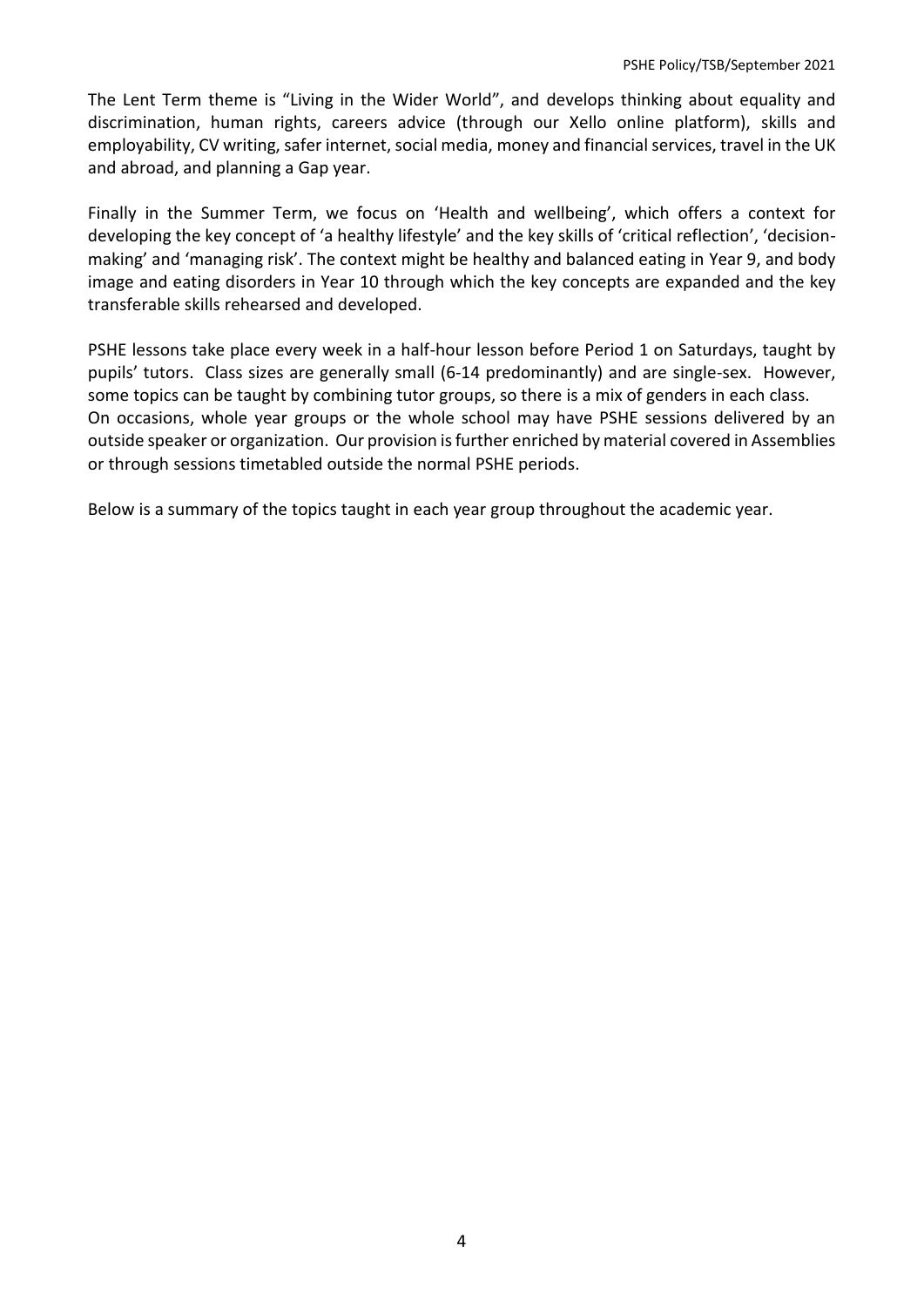## **Year 9**

|                    | Lesson 1/2           | Lesson 3/4             | Lesson 5/6      | Lesson 7/8           | Lesson 9/10         |
|--------------------|----------------------|------------------------|-----------------|----------------------|---------------------|
| Michaelmas         | Relationships:       | Relationships:         | Relationships:  | <b>Study Skills:</b> | Relationships:      |
| Term               | Introduction         | Types of               | Sex / consent / | Exam                 | <b>Bullying and</b> |
|                    |                      | relationships /        | contraception   | Preparation          | Support             |
|                    |                      | families               |                 |                      |                     |
| Lent Term          | Living in the        | Living in the          | Safer Internet  | Living in the        | Living in the       |
|                    | Wider World:         | Wider World:           | Day             | Wider World:         | <b>Wider World:</b> |
|                    | Equality /           | <b>Human Rights</b>    |                 | Careers /            | Enterprise          |
|                    | discrimination       |                        |                 | labour market        | Project             |
|                    | / stereotypes        |                        |                 | / advice and         | Competition         |
|                    |                      |                        |                 | support              |                     |
| <b>Summer Term</b> | Health &             | Health &               | Health &        | <b>Health &amp;</b>  |                     |
|                    | Wellbeing:           | Wellbeing:             | Wellbeing:      | Wellbeing:           |                     |
|                    | <b>Mental Health</b> | <b>Physical Health</b> | STIs, eating    | <b>Drugs and</b>     |                     |
|                    | and Wellbeing        | / Diet                 | disorders,      | <b>Smoking</b>       |                     |
|                    |                      |                        | diabetes,       |                      |                     |
|                    |                      |                        | cancer,         |                      |                     |
|                    |                      |                        | lifestyles      |                      |                     |

## **Year 10**

|                    | Lesson 1/2                                                                       | Lesson 3/4                                                                                          | Lesson 5/6                                                           | Lesson 7/8                                                                       | Lesson 9/10                                                                                                                       |
|--------------------|----------------------------------------------------------------------------------|-----------------------------------------------------------------------------------------------------|----------------------------------------------------------------------|----------------------------------------------------------------------------------|-----------------------------------------------------------------------------------------------------------------------------------|
| Michaelmas<br>Term | <b>Relationships:</b><br>Introduction                                            | <b>Relationships:</b><br>Unhealthy<br>relationships /<br>abuse /<br>support                         | Relationships:<br>Consent /<br>manipulation                          | <b>Study Skills:</b><br>Exam<br>Preparation                                      | <b>Relationships:</b><br>Use of<br>contraception /<br>abortion /<br>fertility /<br>alternatives                                   |
| Lent Term          | Living in the<br>Wider World:<br><b>Discrimination</b><br>/ extremism /<br>cults | Living in the<br>Wider World:<br>Money /<br>financial<br>services                                   | Safer Internet<br>Day                                                | Living in the<br>Wider World:<br>Safer internet<br>follow-up $/$<br>social media | Living in the<br>Wider World:<br><b>Rights &amp;</b><br>responsibilities<br>at work /<br>attitudes at<br>work/<br>confidentiality |
| <b>Summer Term</b> | Health &<br>Wellbeing:<br><b>Mental Health</b>                                   | Health &<br>Wellbeing:<br>Eating<br>disorders /<br>unhealthy<br>coping<br>strategies /<br>self-harm | Health &<br>Wellbeing:<br>First Aid /<br><b>Health and</b><br>Safety | Health &<br>Wellbeing:<br><b>Teenage</b><br><b>Cancer Trust</b>                  |                                                                                                                                   |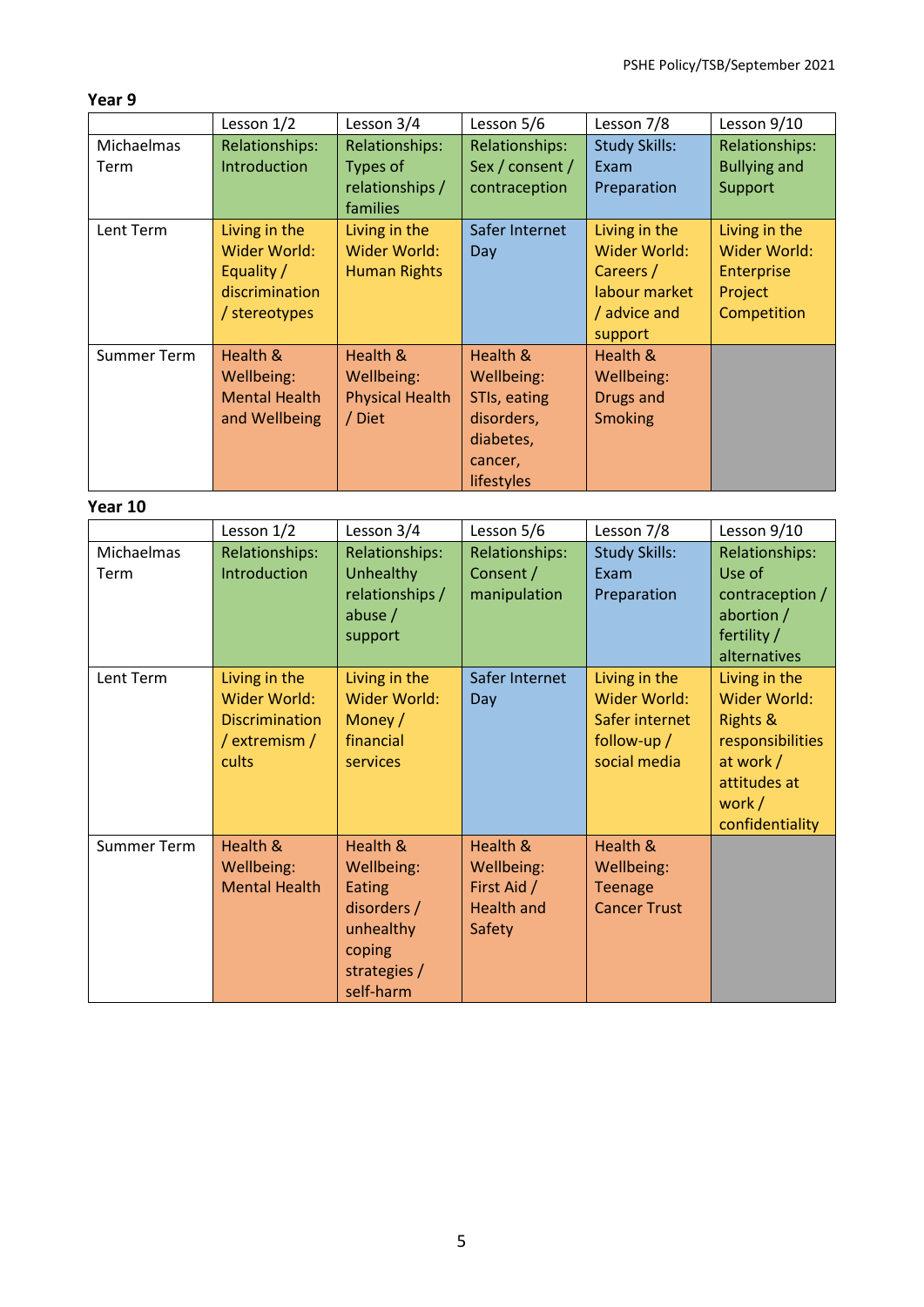## **Year 11**

|                    | Lesson 1/2                                                                                   | Lesson 3/4                                                                                                    | Lesson 5/6                                                                         | Lesson 7/8                                                                                                                        | Lesson 9/10                                                                                  |  |
|--------------------|----------------------------------------------------------------------------------------------|---------------------------------------------------------------------------------------------------------------|------------------------------------------------------------------------------------|-----------------------------------------------------------------------------------------------------------------------------------|----------------------------------------------------------------------------------------------|--|
| Michaelmas<br>Term | Relationships:<br><b>Managing</b><br>relationships /<br>impact of<br>separation /<br>divorce | <b>Relationships:</b><br>Exploitation /<br>bullying /<br>harassment                                           | Relationships:<br><b>Sexual</b><br>attraction /<br>sexuality /<br>gender           | Relationships:<br><b>Readiness for</b><br>sex/<br>unintended<br>pregnancy /<br>teenage<br>parenthood /<br>adoption &<br>fostering | <b>Study Skills:</b><br>Exam<br>Preparation                                                  |  |
| Lent Term          | Living in the<br>Wider World:<br>Strengths /<br>interests /<br>skills /<br>employability     | Living in the<br>Wider World:<br>Changing<br>pattern of<br>employment /<br>work<br>experience /<br><b>CVs</b> | Safer Internet<br>Day                                                              | Living in the<br>Wider World:<br>Safer internet<br>follow-up /<br>social media                                                    | <b>Study Skills:</b><br>100 hour<br>challenge                                                |  |
| <b>Summer Term</b> | Health &<br>Wellbeing:<br><b>Mental Health</b>                                               | Health &<br>Wellbeing:<br><b>Drugs</b>                                                                        | Health &<br>Wellbeing:<br>Sexual health,<br>cosmetic<br>procedures,<br>pornography |                                                                                                                                   |                                                                                              |  |
| Year 12            |                                                                                              |                                                                                                               |                                                                                    |                                                                                                                                   |                                                                                              |  |
|                    | Lesson 1/2                                                                                   | Lesson 3/4                                                                                                    | Lesson 5/6                                                                         | Lesson 7/8                                                                                                                        | Lesson 9/10                                                                                  |  |
| Michaelmas<br>Term | Relationships:<br>Healthy<br>relationships /<br>counter-<br>bullying                         | <b>Relationships:</b><br>Abuse /<br>support /<br>consent /<br>assault / rape                                  | Relationships:<br>Practical<br>contraception                                       | <b>Study Skills:</b><br><b>EPQ</b> launch                                                                                         | <b>Relationships:</b><br>Aggression /<br>deescalating /<br>offensive<br>weapons /<br>alcohol |  |
| Lent Term          | Living in the<br>Wider World:<br><b>Travelling</b><br>safely in the UK                       | Living in the<br>Wider World:<br><b>Travelling</b><br>safely abroad                                           | Safer Internet<br>Day                                                              | Living in the<br>Wider World:<br>personal<br>privacy online                                                                       | <b>Study Skills:</b><br>100 hour<br>challenge                                                |  |
| <b>Summer Term</b> |                                                                                              | Health &<br>Wellbeing:                                                                                        | <b>UCAS Launch</b>                                                                 | Health &<br>Wellbeing:                                                                                                            |                                                                                              |  |

First Aid

Healthy body / STIs / Cosmetic Surgery / body

image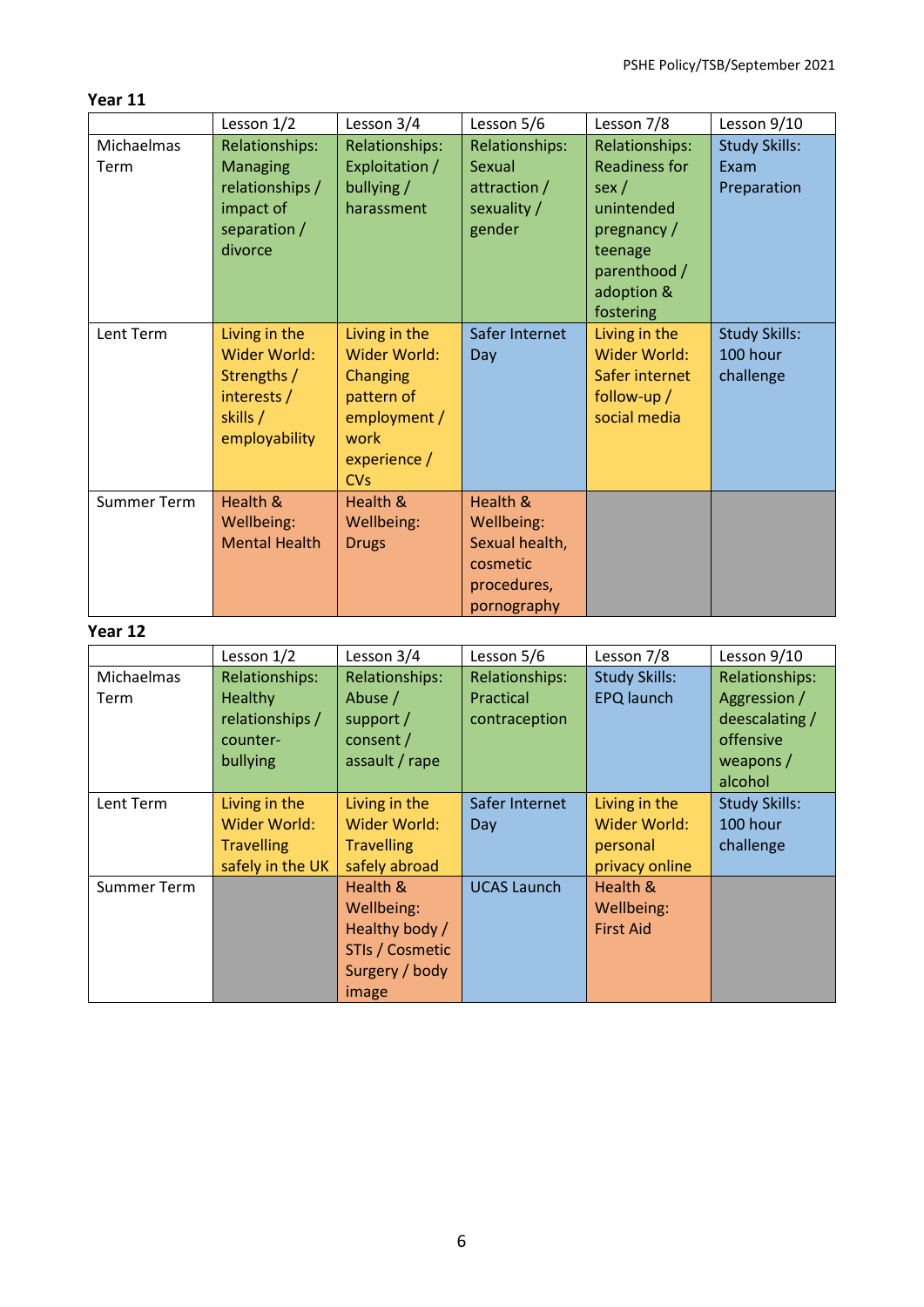#### **Year 13**

|                    | Lesson 1/2                                                           | Lesson 3/4                                                                                           | Lesson 5/6                                          | Lesson 7/8                                                                                  | Lesson 9/10                                         |
|--------------------|----------------------------------------------------------------------|------------------------------------------------------------------------------------------------------|-----------------------------------------------------|---------------------------------------------------------------------------------------------|-----------------------------------------------------|
| Michaelmas<br>Term | <b>UCAS</b>                                                          | <b>Relationships:</b><br>Implications of<br>parenthood /<br>unintended<br>pregnancy /<br><b>STIS</b> | Relationships:<br><b>Practical</b><br>contraception | Relationships:<br>Aggression /<br>deescalating /<br>offensive<br>weapons $/$<br>alcohol     | Relationships:<br>HBV / FGM /<br>Forced<br>Marriage |
| Lent Term          | Living in the<br>Wider World:<br>Plan a Gap<br>Year / Summer<br>away | <b>Study Skills:</b><br>mock<br>preparation                                                          | Safer Internet<br>Day                               | Living in the<br>Wider World:<br>Being a 'critical<br>consumer' of<br>online<br>information | <b>Study Skills:</b><br>100 hour<br>challenge       |
| <b>Summer Term</b> | Health &<br>Wellbeing:<br><b>Mental Health</b>                       | Health &<br>Wellbeing:<br><b>Alcohol and</b><br><b>Drugs</b>                                         |                                                     |                                                                                             |                                                     |

## **Assessment**

PSHE education alone is not responsible for pupils' future lifestyle choices: as with any other subject, assessment in PSHE education should focus on learning, set against the lesson objectives and outcomes. These assessment objectives can be found in the schemes of work and lesson plans.

It is important to recognise that assessment in PSHE education is not about 'passing or failing', or about behavioural outcomes. Teachers and pupils both need to know what has been learned, and how learning and understanding has progressed.

## **Confidentiality and handling disclosures**

Due to the nature of PSHE education, pupils' learning may result in them seeking advice or support on a specific personal issue. Teachers cannot offer complete confidentiality; it is important for everyone's safety that teachers and pupils are clear about what can and cannot be kept confidential. It is also very important for external contributors, including school nurses, to be clear about these rules and that whilst working in the classroom, they are bound by the school's confidentiality policy.

More information can be found in the Safeguarding Policy.

#### **Responding to pupils' questions**

It is important that pupils feel able to ask any questions that they wish and that their questions are valued. However, consideration should be given to how to respond to questions.

If necessary, teachers should feel able to ask a pupil to wait for an answer to give them time to consult with the school's leadership team if they feel this appropriate, or if the question raises potential safeguarding concerns. (For instance: 'That is a really interesting question and I need time to think because I want to give you a proper answer.') Teachers should feel able to work with colleagues if necessary to construct an appropriate answer.

## **Links to other school policies and areas of the curriculum**

This policy supports and complements the following other School policies: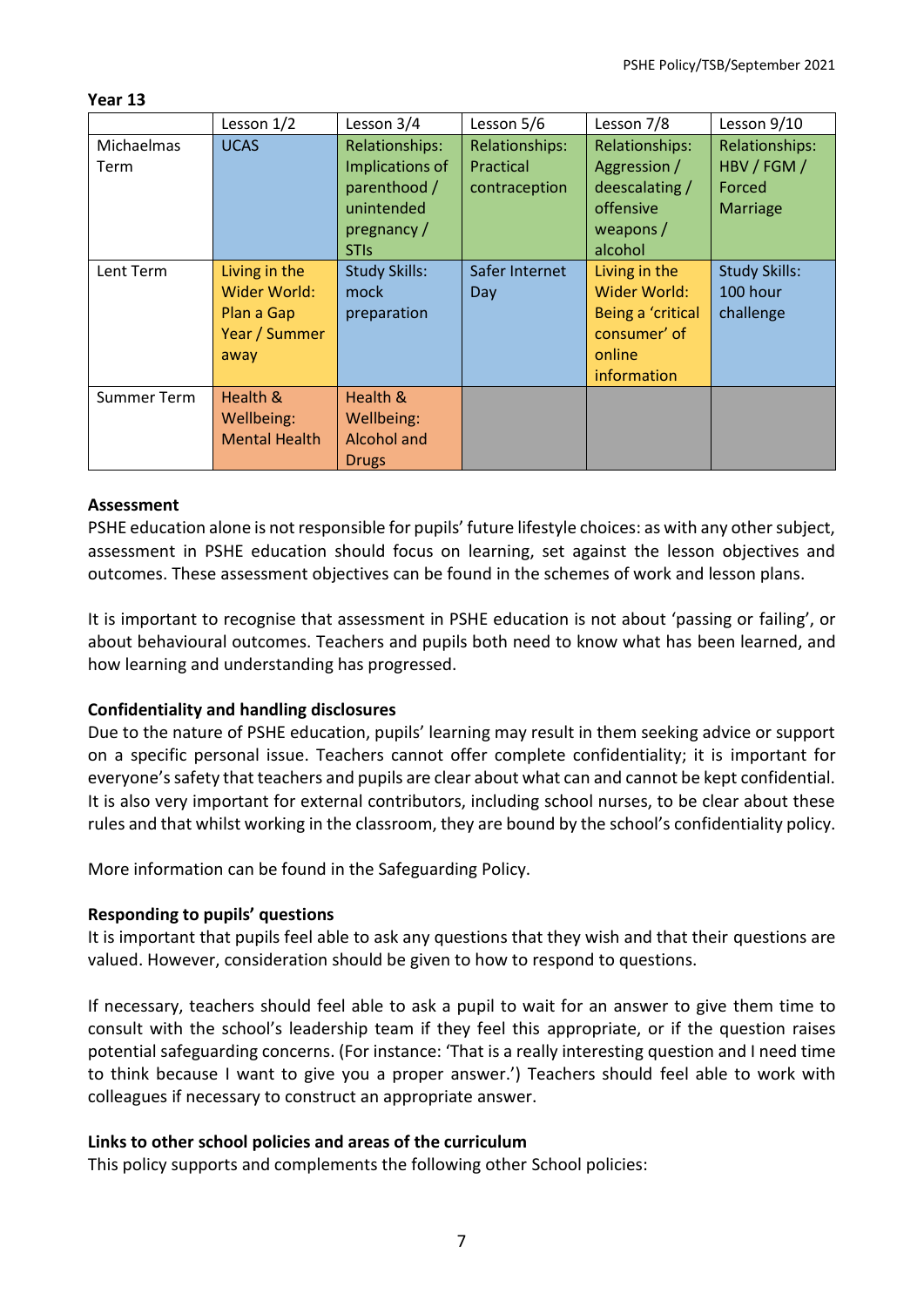- Behaviour, Rewards and Sanctions policy
- Counter Bullying Policy
- Curriculum Policy
- Drugs and Drug Testing Policy
- E-Safety Policy
- Preventing Extremism and Radicalization Policy
- Pupil Equal Opportunity Policy
- Relationships and Sex Education Policy
- Safeguarding Policy
- Special Educational Needs and Disability Policy

#### **Involving Parents and Carers**

Legislation states that parents have the right to withdraw their children from aspects of Sex Education which are not part of the Science curriculum. Any requests of this nature should be addressed to the Headmaster, where a meeting will be arranged to fully understand the wishes of the parent / carer and to clarify the nature and purpose of the curriculum. Once these discussions have taken place, except in exceptional circumstances, the school will respect the parent / carer request to withdraw the child, up to and until three terms before the child turns 16. After that point, if the child wishes to receive sex education rather than be withdrawn, the school will make arrangements to provide the child with sex education during one of those terms. If a pupil is excused from sex education, it is the school's responsibility to ensure that the pupil receives appropriate, purposeful education during the period of withdrawal. There is no right to withdraw from other aspects of the Relationships Education or Health Education, or any other part of the PSHE programme of study.